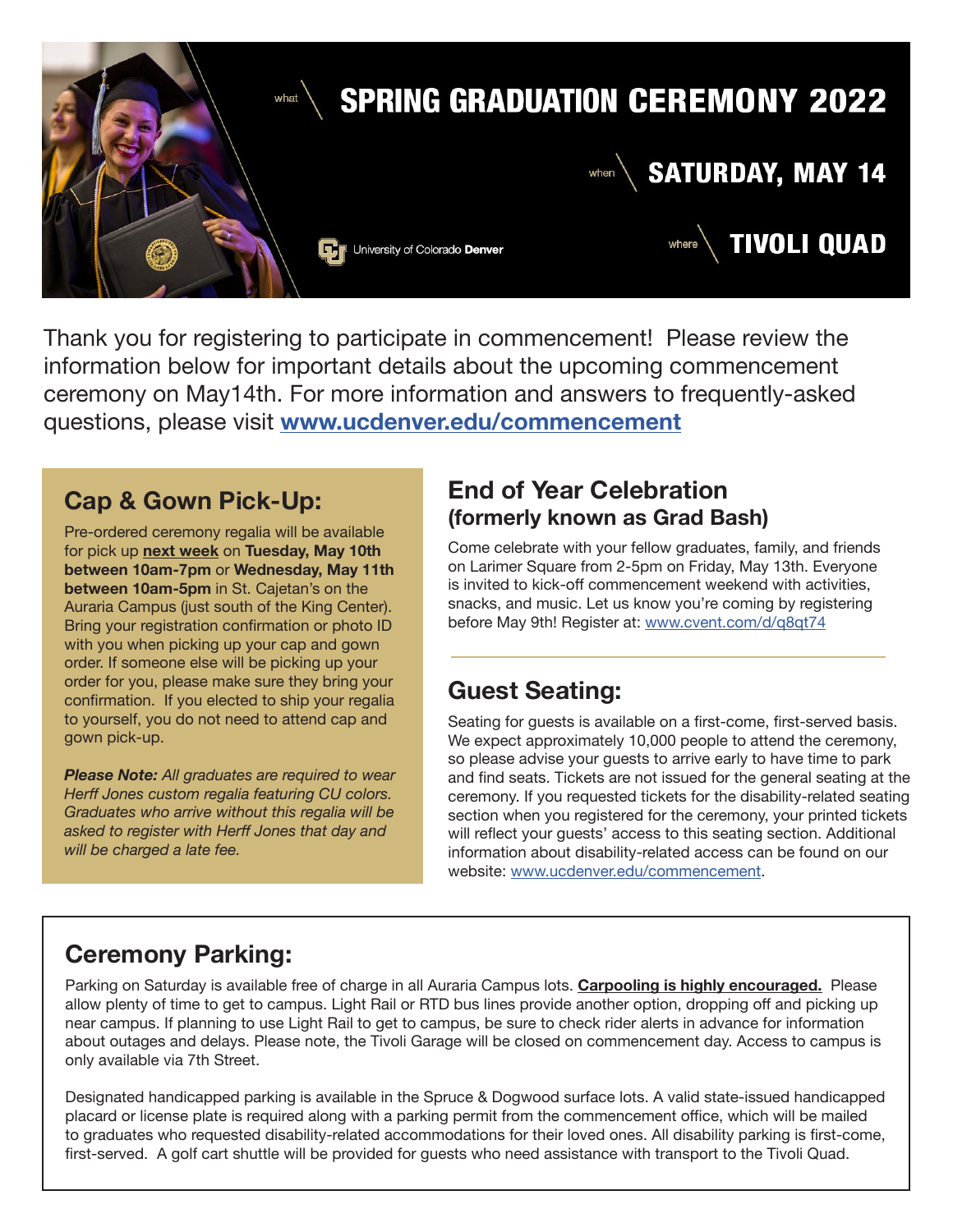# **Graduate Check-In & Line Up:**

Graduates must check in with their respective school or college in the **P/E Event Center** on campus **no later 7:45am** to prepare for the ceremony. Faculty marshals will begin lining up students for the procession at 8:30am. We can't stress enough how important it is to arrive at **7:45am**. It takes a long time to check in more than 1600 graduates. The procession will begin promptly at 9am.

**ALL PhD, EdD, PsyD and College of Liberal Arts & Sciences (CLAS) Master's Graduates** will check in with Stephanie Puello at the Graduate School table on the patio outside the entrance to the PE Center to receive reader cards and to be lined up for the processional (look for the Graduate School feather flag). The College of Liberal Arts and Sciences tables in the gym will be where undergraduates check in. Once checked in, the CLAS master's graduates will remain at the front of the CLAS group behind the CLAS banner and the doctoral graduates will line up behind the Graduate School banner. If you are a master's student in CAM, CAP, SPA, SEHD, CEDC, or Business, **please check in at your school or college table,** not the Graduate School.

*Please Note: College of Architecture and Planning check-in will take place in PE 220 - the mezzanine overlooking the* gym floor. College of Engineering, Design and Computing check-in will take place in PE 111G - down the hall from the *Recreation Center.*

# **Ceremony Duration**

The ceremony will last **approximately three hours**. In consideration of the audience and the significance of this event, all guests and graduates must remain seated for the entire ceremony. Please plan to be on campus until at least 12:30pm and make your post-ceremony plans accordingly.

# **The Processional:**

#### *Note: There is no rehearsal for the ceremony.*

At 8:30 a.m. faculty marshals and staff for each school and college will begin lining you up in 4-abreast columns within each academic unit in the following order: 1) Banner Carriers, 2) Educational Specialists, 3) Master's Degree Candidates, 4) Bachelor's Degree Candidates. Doctoral graduates will process as a separate group behind the Graduate School banner.

If you wish to sit with a friend, you should pair up either in the two right side places in the column or the two left-side places in the column. If four students wish to sit together, they should pair up and then line up behind each other in the same 2-abreast column **ON THE SAME COLOR LINE**. The marshals will tell you what color-coded line to follow during the processional. Follow your line leader and fill in every seat in each row. Graduate names will be announced in the order in which they are seated, not alphabetically.

## **The Recessional:**

At the conclusion of the ceremony, the Faculty Marshals will direct you to exit your row and recess from the Hall in the same formation as the processional. Graduates in the back should wait at their seats until the rows in front have been cleared and you are instructed to do so by the Faculty Marshals. Please be patient to allow everyone to exit in an orderly fashion.

# **Reader Cards:**

Your reader card is how your name will be announced as you cross the stage. It will be included in your cap and gown package at cap and gown pick up. **Please bring your reader card with you to the ceremony.** Bringing your reader card will allow you to bypass check in and proceed immediately to graduate line-up. If you lose your reader card, extras will be available at your school/college check-in table. Graduates who elected to ship their regalia to themselves will pick up their reader card at their school/college table the morning of the ceremony.

One side of the reader card has the name on it that you provided when you registered for the ceremony. You will hand this card to the presenter **(name side up)**  on the stage to announce your name. If your name is difficult to pronounce, consider simplifying the spelling on the card to help the presenter read your name correctly. The other side of the card contains your name, mailing address and email address. GradImages will use this address to send you proofs of their professional photographs. To receive your proofs faster, please ensure that your email address appears on the card.

*Note: Updating your address on the reader card does not update your mailing address for your diploma. If you need to update your diploma mailing address, please contact the Office of the Registrar.*